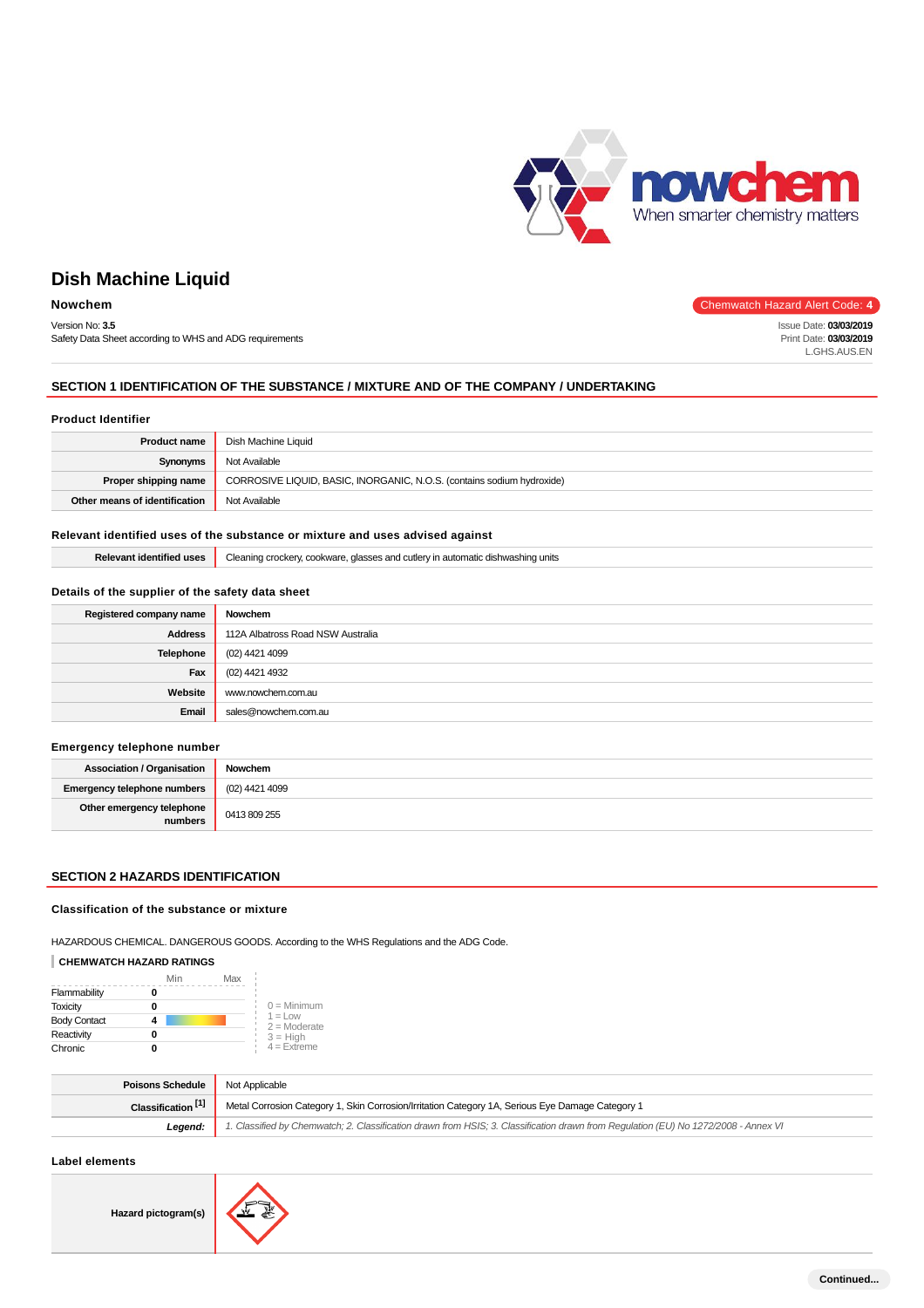| <b>SIGNAL WORD</b> | <b>DANGER</b> |
|--------------------|---------------|
|                    |               |
|                    |               |
|                    |               |

# **Hazard statement(s)**

| ലാവ | metals.                                     |
|-----|---------------------------------------------|
| H31 | burns and eve damage.<br>$\sim$<br>$\cdots$ |

# **Precautionary statement(s) General**

| P <sub>101</sub> | If medical advice is needed, have product container or label at hand. |
|------------------|-----------------------------------------------------------------------|
| P102             | Keep out of reach of children.                                        |
| P103             | Read label before use.                                                |

## **Precautionary statement(s) Prevention**

| P <sub>260</sub> | Do not breathe dust/fume/gas/mist/vapours/spray.                           |
|------------------|----------------------------------------------------------------------------|
| P280             | Wear protective gloves/protective clothing/eye protection/face protection. |
| <b>P234</b>      | Keep only in original container.                                           |

## **Precautionary statement(s) Response**

| P304+P340      | IF INHALED: Remove victim to fresh air and keep at rest in a position comfortable for breathing.                                 |
|----------------|----------------------------------------------------------------------------------------------------------------------------------|
| P390           | Absorb spillage to prevent material damage.                                                                                      |
| P363           | Wash contaminated clothing before reuse.                                                                                         |
| P310           | Immediately call a POISON CENTER or doctor/physician.                                                                            |
| P305+P351+P338 | IF IN EYES: Rinse cautiously with water for several minutes. Remove contact lenses, if present and easy to do. Continue rinsing. |
| P303+P361+P353 | IF ON SKIN (or hair): Remove/Take off immediately all contaminated clothing. Rinse skin with water/shower.                       |
| P301+P330+P331 | IF SWALLOWED: Rinse mouth. Do NOT induce vomiting.                                                                               |

## **Precautionary statement(s) Storage**

| P405                                | Store locked up.                                                    |
|-------------------------------------|---------------------------------------------------------------------|
| Precautionary statement(s) Disposal |                                                                     |
| P501                                | Dispose of contents/container in accordance with local regulations. |
|                                     |                                                                     |

# **SECTION 3 COMPOSITION / INFORMATION ON INGREDIENTS**

## **Substances**

See section below for composition of Mixtures

# **Mixtures**

Γ

Γ

| <b>CAS No</b> | %[weight] | Name     |
|---------------|-----------|----------|
|               |           | $\sim$   |
| 1310-73-2     | 10-30     | vdroxide |
| .             | .         | чи.      |

# **SECTION 4 FIRST AID MEASURES**

## **Description of first aid measures**

| <b>Eye Contact</b>  | If this product comes in contact with the eyes:<br>In Immediately hold eyelids apart and flush the eye continuously with running water.<br>Ensure complete irrigation of the eye by keeping eyelids apart and away from eye and moving the eyelids by occasionally lifting the upper and lower lids.<br>► Continue flushing until advised to stop by the Poisons Information Centre or a doctor, or for at least 15 minutes.<br>Transport to hospital or doctor without delay.<br>► Removal of contact lenses after an eye injury should only be undertaken by skilled personnel.                                                                                      |
|---------------------|------------------------------------------------------------------------------------------------------------------------------------------------------------------------------------------------------------------------------------------------------------------------------------------------------------------------------------------------------------------------------------------------------------------------------------------------------------------------------------------------------------------------------------------------------------------------------------------------------------------------------------------------------------------------|
| <b>Skin Contact</b> | If skin or hair contact occurs:<br>In mediately flush body and clothes with large amounts of water.<br>• Quickly remove all contaminated clothing, including footwear.<br>► Wash skin and hair with running water. Continue flushing with water until advised to stop by the Poisons Information Centre.<br>Transport to hospital, or doctor.                                                                                                                                                                                                                                                                                                                          |
| Inhalation          | If fumes or combustion products are inhaled remove from contaminated area.<br>Lay patient down. Keep warm and rested.<br>▶ Prostheses such as false teeth, which may block airway, should be removed, where possible, prior to initiating first aid procedures.<br>▶ Apply artificial respiration if not breathing, preferably with a demand valve resuscitator, bag-valve mask device, or pocket mask as trained. Perform CPR if<br>necessary.<br>Transport to hospital, or doctor, without delay.<br>Inhalation of vapours or aerosols (mists, fumes) may cause lung oedema.<br>► Corrosive substances may cause lung damage (e.g. lung oedema, fluid in the lungs). |
| Ingestion           | For advice, contact a Poisons Information Centre or a doctor at once.<br>• Urgent hospital treatment is likely to be needed.<br>If swallowed do <b>NOT</b> induce vomiting.<br>If vomiting occurs, lean patient forward or place on left side (head-down position, if possible) to maintain open airway and prevent aspiration.<br>• Observe the patient carefully.                                                                                                                                                                                                                                                                                                    |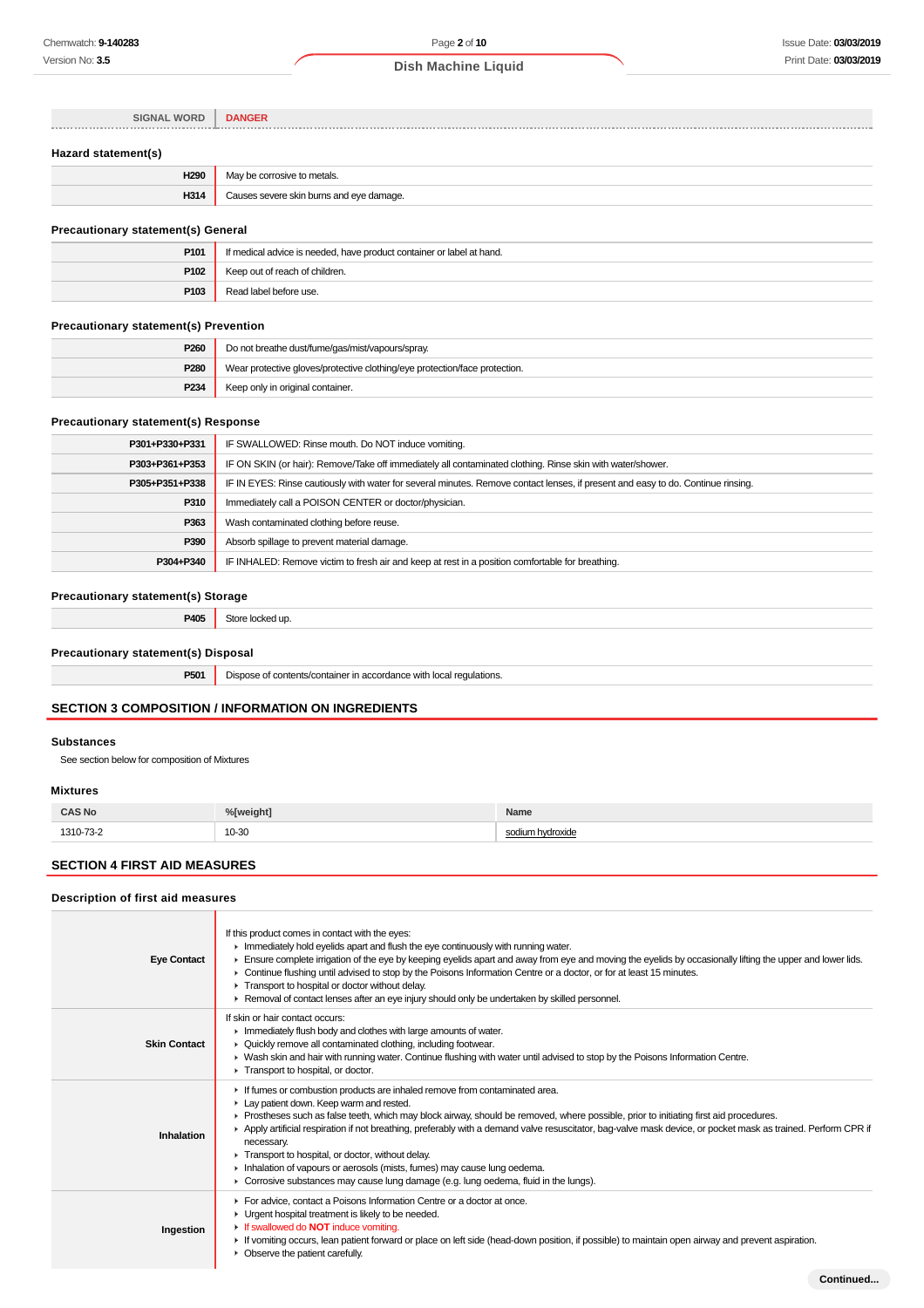Never give liquid to a person showing signs of being sleepy or with reduced awareness; i.e. becoming unconscious.

- Give water to rinse out mouth, then provide liquid slowly and as much as casualty can comfortably drink.
- **F** Transport to hospital or doctor without delay.

## **Indication of any immediate medical attention and special treatment needed**

For acute or short-term repeated exposures to highly alkaline materials:

- Respiratory stress is uncommon but present occasionally because of soft tissue edema.
- Unless endotracheal intubation can be accomplished under direct vision, cricothyroidotomy or tracheotomy may be necessary.
- Oxygen is given as indicated.
- The presence of shock suggests perforation and mandates an intravenous line and fluid administration.
- Damage due to alkaline corrosives occurs by liquefaction necrosis whereby the saponification of fats and solubilisation of proteins allow deep penetration into the tissue.
- Alkalis continue to cause damage after exposure.

INGESTION:

Milk and water are the preferred diluents

No more than 2 glasses of water should be given to an adult.

Neutralising agents should never be given since exothermic heat reaction may compound injury.

\* Catharsis and emesis are absolutely contra-indicated.

\* Activated charcoal does not absorb alkali.

\* Gastric lavage should not be used.

Supportive care involves the following:

- Withhold oral feedings initially. If endoscopy confirms transmucosal injury start steroids only within the first 48 hours.
- Carefully evaluate the amount of tissue necrosis before assessing the need for surgical intervention.

Patients should be instructed to seek medical attention whenever they develop difficulty in swallowing (dysphagia).

SKIN AND EYE:

Injury should be irrigated for 20-30 minutes.

Eye injuries require saline. [Ellenhorn & Barceloux: Medical Toxicology]

# **SECTION 5 FIREFIGHTING MEASURES**

## **Extinguishing media**

- Water spray or fog.
- Foam.
- Dry chemical powder.
- BCF (where regulations permit).
- Carbon dioxide.

# **Special hazards arising from the substrate or mixture**

| Special nazarus arismig from the substrate of inixture. |                                                                                                                                                                                                                                                                                                                                                                                                                                                                                                                                              |  |  |  |
|---------------------------------------------------------|----------------------------------------------------------------------------------------------------------------------------------------------------------------------------------------------------------------------------------------------------------------------------------------------------------------------------------------------------------------------------------------------------------------------------------------------------------------------------------------------------------------------------------------------|--|--|--|
| <b>Fire Incompatibility</b>                             | None known.                                                                                                                                                                                                                                                                                                                                                                                                                                                                                                                                  |  |  |  |
| <b>Advice for firefighters</b>                          |                                                                                                                                                                                                                                                                                                                                                                                                                                                                                                                                              |  |  |  |
| <b>Fire Fighting</b>                                    | Alert Fire Brigade and tell them location and nature of hazard.<br>► Wear full body protective clothing with breathing apparatus.<br>Prevent, by any means available, spillage from entering drains or water course.<br>▶ Use fire fighting procedures suitable for surrounding area.<br>Do not approach containers suspected to be hot.<br>• Cool fire exposed containers with water spray from a protected location.<br>If safe to do so, remove containers from path of fire.<br>Equipment should be thoroughly decontaminated after use. |  |  |  |
|                                                         | $\blacktriangleright$ Non combustible.                                                                                                                                                                                                                                                                                                                                                                                                                                                                                                       |  |  |  |

▶ Not considered a significant fire risk, however containers may burn.

# **SECTION 6 ACCIDENTAL RELEASE MEASURES**

**HAZCHEM** 2X

**Fire/Explosion Hazard**

## **Personal precautions, protective equipment and emergency procedures**

May emit corrosive fumes.

See section 8

## **Environmental precautions**

See section 12

## **Methods and material for containment and cleaning up**

| <b>Minor Spills</b> | $\triangleright$ Check regularly for spills and leaks.<br>$\triangleright$ Clean up all spills immediately.<br>Avoid breathing vapours and contact with skin and eyes.<br>$\triangleright$ Wipe up.<br>• Place in a suitable, labelled container for waste disposal. |             | • Control personal contact with the substance, by using protective equipment.<br>• Contain and absorb spill with sand, earth, inert material or vermiculite. | > Drains for storage or use areas should have retention basins for pH adjustments and dilution of spills before discharge or disposal of material. |                    |
|---------------------|----------------------------------------------------------------------------------------------------------------------------------------------------------------------------------------------------------------------------------------------------------------------|-------------|--------------------------------------------------------------------------------------------------------------------------------------------------------------|----------------------------------------------------------------------------------------------------------------------------------------------------|--------------------|
| <b>Major Spills</b> | Chemical Class: bases<br>For release onto land: recommended sorbents listed in order of priority.<br><b>SORBENT</b><br><b>TYPE</b><br><b>LAND SPILL - SMALL</b>                                                                                                      | <b>RANK</b> | <b>APPLICATION</b>                                                                                                                                           | COLLECTION                                                                                                                                         | <b>LIMITATIONS</b> |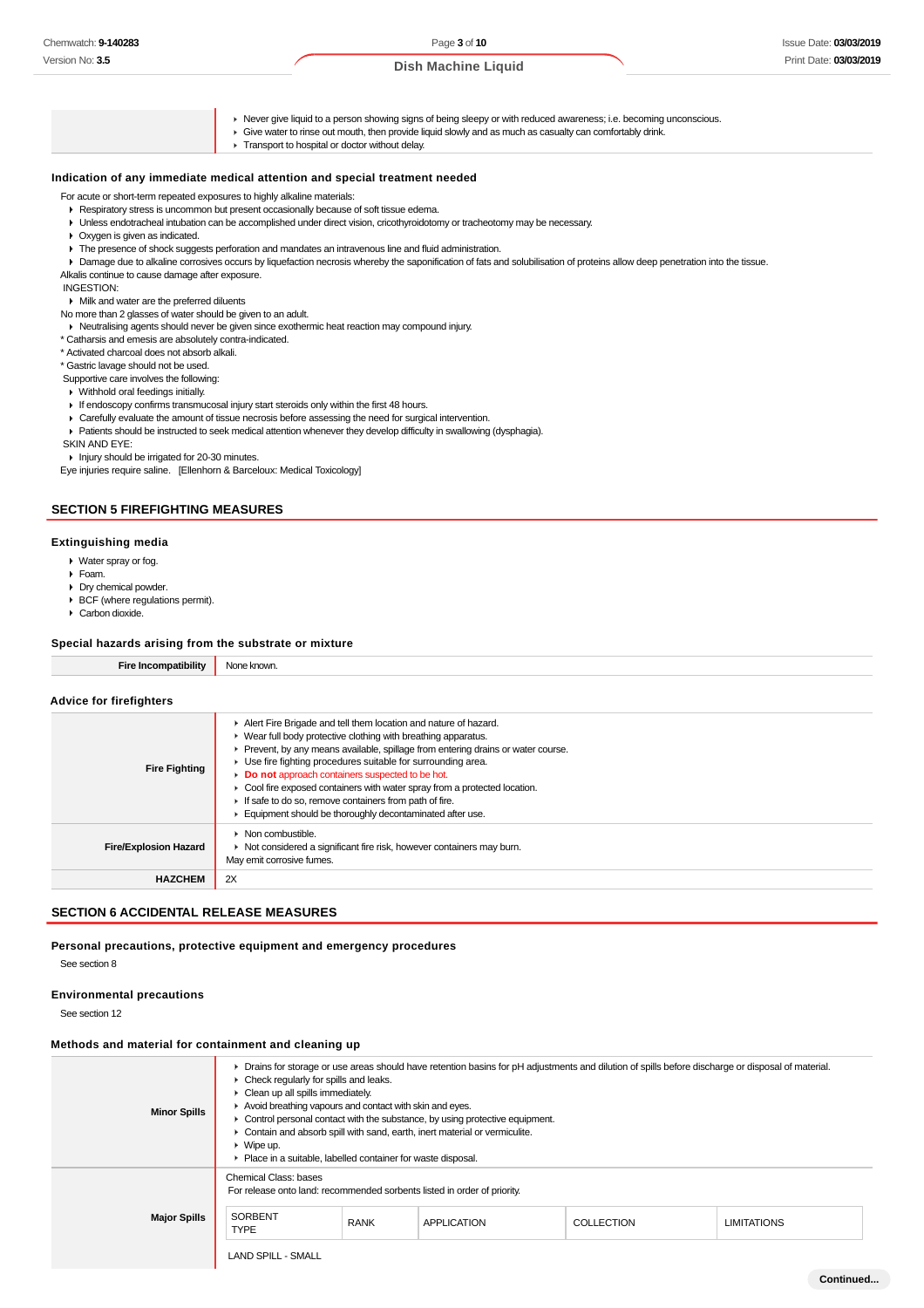| 1                                                                                                                                                                                                                                                                                                                                                                                                                                                                                                                                                                                                                                                                                                                                                                                                                                                                                                                                                                                                                                                                                                                                                           | shovel | shovel                                                 | R,W,SS                                                                           |
|-------------------------------------------------------------------------------------------------------------------------------------------------------------------------------------------------------------------------------------------------------------------------------------------------------------------------------------------------------------------------------------------------------------------------------------------------------------------------------------------------------------------------------------------------------------------------------------------------------------------------------------------------------------------------------------------------------------------------------------------------------------------------------------------------------------------------------------------------------------------------------------------------------------------------------------------------------------------------------------------------------------------------------------------------------------------------------------------------------------------------------------------------------------|--------|--------------------------------------------------------|----------------------------------------------------------------------------------|
| 1                                                                                                                                                                                                                                                                                                                                                                                                                                                                                                                                                                                                                                                                                                                                                                                                                                                                                                                                                                                                                                                                                                                                                           | throw  | pitchfork                                              | R, DGC, RT                                                                       |
| 2                                                                                                                                                                                                                                                                                                                                                                                                                                                                                                                                                                                                                                                                                                                                                                                                                                                                                                                                                                                                                                                                                                                                                           | shovel | shovel                                                 | R, I, P                                                                          |
| 2                                                                                                                                                                                                                                                                                                                                                                                                                                                                                                                                                                                                                                                                                                                                                                                                                                                                                                                                                                                                                                                                                                                                                           | throw  | pitchfork                                              | R, P, DGC, RT                                                                    |
| 3                                                                                                                                                                                                                                                                                                                                                                                                                                                                                                                                                                                                                                                                                                                                                                                                                                                                                                                                                                                                                                                                                                                                                           | shovel | shovel                                                 | R, I, W, P, DGC                                                                  |
| 4                                                                                                                                                                                                                                                                                                                                                                                                                                                                                                                                                                                                                                                                                                                                                                                                                                                                                                                                                                                                                                                                                                                                                           | shovel | shovel                                                 | R, W, P, DGC,                                                                    |
|                                                                                                                                                                                                                                                                                                                                                                                                                                                                                                                                                                                                                                                                                                                                                                                                                                                                                                                                                                                                                                                                                                                                                             |        |                                                        |                                                                                  |
| 1                                                                                                                                                                                                                                                                                                                                                                                                                                                                                                                                                                                                                                                                                                                                                                                                                                                                                                                                                                                                                                                                                                                                                           |        |                                                        | R,W, SS                                                                          |
| $\overline{2}$                                                                                                                                                                                                                                                                                                                                                                                                                                                                                                                                                                                                                                                                                                                                                                                                                                                                                                                                                                                                                                                                                                                                              |        |                                                        | R, I, P                                                                          |
| 3                                                                                                                                                                                                                                                                                                                                                                                                                                                                                                                                                                                                                                                                                                                                                                                                                                                                                                                                                                                                                                                                                                                                                           |        |                                                        | R, I,W, P, DGC                                                                   |
| 3                                                                                                                                                                                                                                                                                                                                                                                                                                                                                                                                                                                                                                                                                                                                                                                                                                                                                                                                                                                                                                                                                                                                                           |        |                                                        | R, DGC, RT                                                                       |
| 4                                                                                                                                                                                                                                                                                                                                                                                                                                                                                                                                                                                                                                                                                                                                                                                                                                                                                                                                                                                                                                                                                                                                                           |        |                                                        | R, W, P, DGC                                                                     |
| 4                                                                                                                                                                                                                                                                                                                                                                                                                                                                                                                                                                                                                                                                                                                                                                                                                                                                                                                                                                                                                                                                                                                                                           |        |                                                        | R, P, DGC., RT                                                                   |
| foamed glass - pillow<br>Legend<br>DGC: Not effective where ground cover is dense<br>R; Not reusable<br>I: Not incinerable<br>P: Effectiveness reduced when rainy<br>RT:Not effective where terrain is rugged<br>SS: Not for use within environmentally sensitive sites<br>W: Effectiveness reduced when windy<br>Reference: Sorbents for Liquid Hazardous Substance Cleanup and Control;<br>R.W Melvold et al: Pollution Technology Review No. 150: Noyes Data Corporation 1988<br>Clear area of personnel and move upwind.<br>Alert Fire Brigade and tell them location and nature of hazard.<br>• Wear full body protective clothing with breathing apparatus.<br>▶ Prevent, by any means available, spillage from entering drains or water course.<br>Consider evacuation (or protect in place).<br>Stop leak if safe to do so.<br>Contain spill with sand, earth or vermiculite.<br>• Collect recoverable product into labelled containers for recycling.<br>• Neutralise/decontaminate residue (see Section 13 for specific agent).<br>Collect solid residues and seal in labelled drums for disposal.<br>• Wash area and prevent runoff into drains. |        |                                                        |                                                                                  |
|                                                                                                                                                                                                                                                                                                                                                                                                                                                                                                                                                                                                                                                                                                                                                                                                                                                                                                                                                                                                                                                                                                                                                             |        | blower<br>blower<br>blower<br>throw<br>blower<br>throw | skiploader<br>skiploader<br>skiploader<br>skiploader<br>skiploader<br>skiploader |

If contamination of drains or waterways occurs, advise emergency services.

Personal Protective Equipment advice is contained in Section 8 of the SDS.

# **SECTION 7 HANDLING AND STORAGE**

| Precautions for safe handling |                                                                                                                                                                                                                                                                                                                                                                                                                                                                                                                                                                                                                                                                                                                                                                                                                                                                                                                                                         |
|-------------------------------|---------------------------------------------------------------------------------------------------------------------------------------------------------------------------------------------------------------------------------------------------------------------------------------------------------------------------------------------------------------------------------------------------------------------------------------------------------------------------------------------------------------------------------------------------------------------------------------------------------------------------------------------------------------------------------------------------------------------------------------------------------------------------------------------------------------------------------------------------------------------------------------------------------------------------------------------------------|
| Safe handling                 | Avoid all personal contact, including inhalation.<br>▶ Wear protective clothing when risk of exposure occurs.<br>$\blacktriangleright$ Use in a well-ventilated area.<br>• WARNING: To avoid violent reaction, ALWAYS add material to water and NEVER water to material.<br>Avoid smoking, naked lights or ignition sources.<br>Avoid contact with incompatible materials.<br>▶ When handling, DO NOT eat, drink or smoke.<br>▶ Keep containers securely sealed when not in use.<br>Avoid physical damage to containers.<br>Always wash hands with soap and water after handling.<br>► Work clothes should be laundered separately. Launder contaminated clothing before re-use.<br>Use good occupational work practice.<br>• Observe manufacturer's storage and handling recommendations contained within this SDS.<br>Atmosphere should be regularly checked against established exposure standards to ensure safe working conditions are maintained. |
| Other information             | Store in original containers.<br>▶ Keep containers securely sealed.<br>Store in a cool, dry, well-ventilated area.<br>Store away from incompatible materials and foodstuff containers.<br>▶ Protect containers against physical damage and check regularly for leaks.<br>• Observe manufacturer's storage and handling recommendations contained within this SDS.<br>DO NOT store near acids, or oxidising agents.                                                                                                                                                                                                                                                                                                                                                                                                                                                                                                                                      |

## **Conditions for safe storage, including any incompatibilities**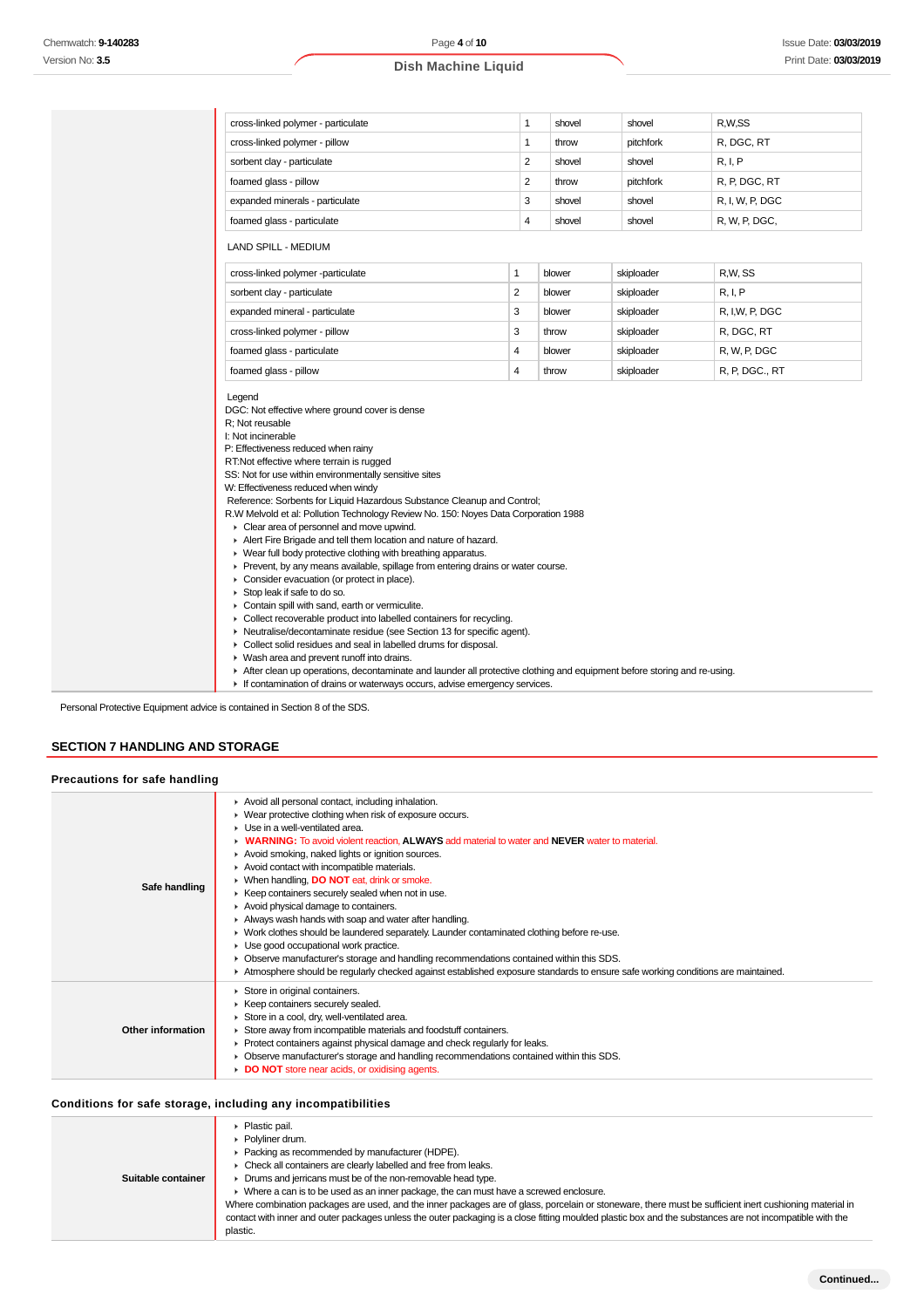| Storage incompatibility | Sodium hydroxide/ potassium hydroxide:<br>reacts with water evolving heat and corrosive fumes<br>F reacts violently with acids, trans-acetylene dichloride, aminotetrazole, p-bis(1,3-dibromoethyl), benzene, bromoform, halogenated compounds, nitrogen-<br>containing compounds, organic halogens, chlorine dioxide ((explodes), chloroform, cresols, cyclopentadiene, 4-chloro-2-methylphenol,<br>cis-dichloroethylene, 2,2-dichloro-3,3-dimethylbutane, ethylene chlorohydrin, germanium, iodine pentafluoride, maleic anhydride, p-nitrotoluene,nitrogen<br>trichloride, o-nitrophenol, phosphonium iodide, potassium peroxodisulfate, propylene oxide, 1,2,4,5-tetrachlorobenzene (highly toxic substance is forme),<br>2,2,3,3-tetrafluoro-1-propanol, tetrahydrofuran, thorium dicarbide, trichloroethanol, 2,4,6-trinitrotoluene, vinyl acetate<br>reacts with fluorine, nitroalkanes, (forming explosive compounds)<br>incompatible with acetic acid, acetaldehyde, acetic anhydride, acrolein, acrylonitrile, allyl chloride, organic anhydride, acrylates, alcohols, aldehydes,<br>alkylene oxides, substituted allyls, ammonium chloroplatinate, benzanthrone, bromine, benzene-1,4-diol, carbon dioxide, cellulose nitrate, chlorine<br>trifluoride, 4-chlorobutyronitrile, chlorohydrin, chloronitrotoluenes, chlorosulfonic acid, cinnamaldehyde, caprolactam solution, chlorocresols,<br>1,2-dichloroethylene, epichlorohydrin, ethylene cyanohydrin, formaldehyde (forms formic acid and flammable hydrogen gas), glycols, glyoxal,<br>hexachloroplatinate, hydrogen sulfide, hydroquinone, iron-silicon, isocyanates, ketones, methyl azide, 4-methyl-2-nitrophenol, mineral acids (forming<br>corresponding salt),nitrobenzene, N-nitrosohydroxylamine, nitrates pentol, phenols, phosphorus, phosphorus pentaoxide, beta-propiolactone, sodium,<br>sulfur dioxide, tetrahydroborate, 1,1,1,2-tetrachloroethane, 2,2,2-trichloroethanol, trichloronitromethane, zirconium<br>► ignites on contact with cinnamaldehyde or zinc and reacts explosively with a mixture of chloroform and methane<br>F forms heat-, friction-, and/ or shock-sensitive- explosive salts with nitro-compounds, cyanogen azide, 3-ethyl-4-hydroxy-1,2,5-oxadiazole, 3-methyl-<br>2-penten-4-yn-1-ol, N,N'-bis(2,2,2-trinitroethyl)urea, trichloroethylene (forms dichloroacetylene)<br>increase the explosive sensitivity of nitromethane<br>A attacks some plastics, rubber, coatings and metals: aluminium, tin, zinc, etc, and their alloys, producing flammable hydrogen gas<br>In presence of moisture, the material is corrosive to aluminium, zinc and tin producing highly flammable hydrogen gas.<br>Avoid strong acids, acid chlorides, acid anhydrides and chloroformates.<br>Avoid contact with copper, aluminium and their alloys. |
|-------------------------|-----------------------------------------------------------------------------------------------------------------------------------------------------------------------------------------------------------------------------------------------------------------------------------------------------------------------------------------------------------------------------------------------------------------------------------------------------------------------------------------------------------------------------------------------------------------------------------------------------------------------------------------------------------------------------------------------------------------------------------------------------------------------------------------------------------------------------------------------------------------------------------------------------------------------------------------------------------------------------------------------------------------------------------------------------------------------------------------------------------------------------------------------------------------------------------------------------------------------------------------------------------------------------------------------------------------------------------------------------------------------------------------------------------------------------------------------------------------------------------------------------------------------------------------------------------------------------------------------------------------------------------------------------------------------------------------------------------------------------------------------------------------------------------------------------------------------------------------------------------------------------------------------------------------------------------------------------------------------------------------------------------------------------------------------------------------------------------------------------------------------------------------------------------------------------------------------------------------------------------------------------------------------------------------------------------------------------------------------------------------------------------------------------------------------------------------------------------------------------------------------------------------------------------------------------------------------------------------------------------------------------------------------------------------------------------------------------------------------------------------------------------------------------------------------------------------------------------------------|
|-------------------------|-----------------------------------------------------------------------------------------------------------------------------------------------------------------------------------------------------------------------------------------------------------------------------------------------------------------------------------------------------------------------------------------------------------------------------------------------------------------------------------------------------------------------------------------------------------------------------------------------------------------------------------------------------------------------------------------------------------------------------------------------------------------------------------------------------------------------------------------------------------------------------------------------------------------------------------------------------------------------------------------------------------------------------------------------------------------------------------------------------------------------------------------------------------------------------------------------------------------------------------------------------------------------------------------------------------------------------------------------------------------------------------------------------------------------------------------------------------------------------------------------------------------------------------------------------------------------------------------------------------------------------------------------------------------------------------------------------------------------------------------------------------------------------------------------------------------------------------------------------------------------------------------------------------------------------------------------------------------------------------------------------------------------------------------------------------------------------------------------------------------------------------------------------------------------------------------------------------------------------------------------------------------------------------------------------------------------------------------------------------------------------------------------------------------------------------------------------------------------------------------------------------------------------------------------------------------------------------------------------------------------------------------------------------------------------------------------------------------------------------------------------------------------------------------------------------------------------------------------|

# **SECTION 8 EXPOSURE CONTROLS / PERSONAL PROTECTION**

## **Control parameters**

## **OCCUPATIONAL EXPOSURE LIMITS (OEL)**

## **INGREDIENT DATA**

| Source                                  | dient'                                    | <b>Material name</b>      | <b>TWA</b> | STEL   | Peak    | <b>Notes</b>     |
|-----------------------------------------|-------------------------------------------|---------------------------|------------|--------|---------|------------------|
| : Standards<br>Australia<br>- YNNSI IrA | Irovida<br>IVAIUC<br>$\sim$ $\sim$ $\sim$ | rdrovida<br>/uluvuud<br>. | باطط       | ilable | ? ma/m3 | <b>\vailable</b> |

# **EMERGENCY LIMITS**

| EMERGENCT LIMITS |                      |               |                     |               |  |
|------------------|----------------------|---------------|---------------------|---------------|--|
| Ingredient       | <b>Material name</b> | TEEL-1        | TEEL-2              | TEEL-3        |  |
| sodium hydroxide | Sodium hydroxide     | Not Available | Not Available       | Not Available |  |
| Ingredient       | <b>Original IDLH</b> |               | <b>Revised IDLH</b> |               |  |
| sodium hydroxide | $10 \text{ mg/m}$    |               | Not Available       |               |  |

# **MATERIAL DATA**

for sodium hydroxide:

The TLV-C is recommended based on concentrations that produce noticeable but not excessive, ocular and upper respiratory tract irritation.

## **Exposure controls**

| Appropriate engineering<br>controls | Engineering controls are used to remove a hazard or place a barrier between the worker and the hazard. Well-designed engineering controls can be<br>highly effective in protecting workers and will typically be independent of worker interactions to provide this high level of protection.<br>The basic types of engineering controls are:<br>Process controls which involve changing the way a job activity or process is done to reduce the risk.<br>Enclosure and/or isolation of emission source which keeps a selected hazard 'physically' away from the worker and ventilation that strategically 'adds' and<br>'removes' air in the work environment. Ventilation can remove or dilute an air contaminant if designed properly. The design of a ventilation system must<br>match the particular process and chemical or contaminant in use.<br>Employers may need to use multiple types of controls to prevent employee overexposure.<br>Local exhaust ventilation usually required. If risk of overexposure exists, wear approved respirator. Correct fit is essential to obtain adequate protection.<br>Supplied-air type respirator may be required in special circumstances. Correct fit is essential to ensure adequate protection. An approved self contained<br>breathing apparatus (SCBA) may be required in some situations. Provide adequate ventilation in warehouse or closed storage area.                                                                                                                                                                                      |
|-------------------------------------|--------------------------------------------------------------------------------------------------------------------------------------------------------------------------------------------------------------------------------------------------------------------------------------------------------------------------------------------------------------------------------------------------------------------------------------------------------------------------------------------------------------------------------------------------------------------------------------------------------------------------------------------------------------------------------------------------------------------------------------------------------------------------------------------------------------------------------------------------------------------------------------------------------------------------------------------------------------------------------------------------------------------------------------------------------------------------------------------------------------------------------------------------------------------------------------------------------------------------------------------------------------------------------------------------------------------------------------------------------------------------------------------------------------------------------------------------------------------------------------------------------------------------------------------------------------------------------------------------------|
| <b>Personal protection</b>          |                                                                                                                                                                                                                                                                                                                                                                                                                                                                                                                                                                                                                                                                                                                                                                                                                                                                                                                                                                                                                                                                                                                                                                                                                                                                                                                                                                                                                                                                                                                                                                                                        |
| Eye and face protection             | ► Safety glasses with unperforated side shields may be used where continuous eye protection is desirable, as in laboratories; spectacles are not sufficient<br>where complete eye protection is needed such as when handling bulk-quantities, where there is a danger of splashing, or if the material may be under<br>pressure.<br>• Chemical goggles whenever there is a danger of the material coming in contact with the eyes; goggles must be properly fitted.<br>Full face shield (20 cm, 8 in minimum) may be required for supplementary but never for primary protection of eyes; these afford face protection.<br>Alternatively a gas mask may replace splash goggles and face shields.<br>• Contact lenses may pose a special hazard; soft contact lenses may absorb and concentrate irritants. A written policy document, describing the wearing<br>of lenses or restrictions on use, should be created for each workplace or task. This should include a review of lens absorption and adsorption for the<br>class of chemicals in use and an account of injury experience. Medical and first-aid personnel should be trained in their removal and suitable equipment<br>should be readily available. In the event of chemical exposure, begin eye irrigation immediately and remove contact lens as soon as practicable. Lens<br>should be removed at the first signs of eye redness or irritation - lens should be removed in a clean environment only after workers have washed hands<br>thoroughly. [CDC NIOSH Current Intelligence Bulletin 59], [AS/NZS 1336 or national equivalent] |
| <b>Skin protection</b>              | See Hand protection below                                                                                                                                                                                                                                                                                                                                                                                                                                                                                                                                                                                                                                                                                                                                                                                                                                                                                                                                                                                                                                                                                                                                                                                                                                                                                                                                                                                                                                                                                                                                                                              |
| Hands/feet protection               | Elbow length PVC gloves<br>• When handling corrosive liquids, wear trousers or overalls outside of boots, to avoid spills entering boots.                                                                                                                                                                                                                                                                                                                                                                                                                                                                                                                                                                                                                                                                                                                                                                                                                                                                                                                                                                                                                                                                                                                                                                                                                                                                                                                                                                                                                                                              |
| <b>Body protection</b>              | See Other protection below                                                                                                                                                                                                                                                                                                                                                                                                                                                                                                                                                                                                                                                                                                                                                                                                                                                                                                                                                                                                                                                                                                                                                                                                                                                                                                                                                                                                                                                                                                                                                                             |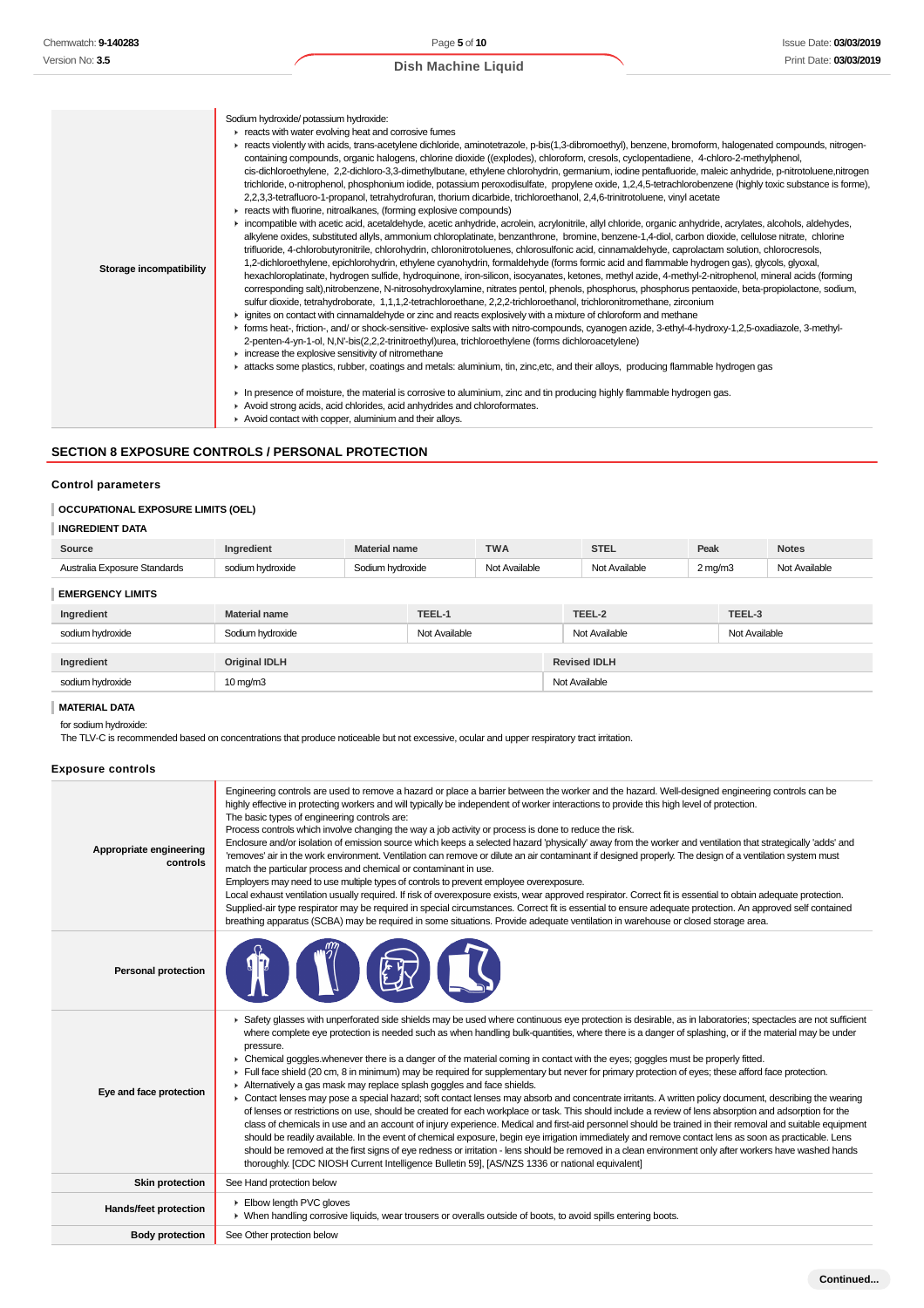| Other protection | • Overalls.<br>PVC Apron.<br>▶ PVC protective suit may be required if exposure severe.<br>$\blacktriangleright$ Eyewash unit. |
|------------------|-------------------------------------------------------------------------------------------------------------------------------|
|------------------|-------------------------------------------------------------------------------------------------------------------------------|

# **SECTION 9 PHYSICAL AND CHEMICAL PROPERTIES**

## **Information on basic physical and chemical properties**

| Appearance                                      | Clear Yellow Liquid |                                            |               |
|-------------------------------------------------|---------------------|--------------------------------------------|---------------|
|                                                 |                     |                                            |               |
| <b>Physical state</b>                           | Liquid              | Relative density (Water = 1)               | $1.15 - 1.25$ |
| Odour                                           | Not Available       | Partition coefficient n-octanol /<br>water | Not Available |
| <b>Odour threshold</b>                          | Not Available       | Auto-ignition temperature (°C)             | Not Available |
| pH (as supplied)                                | $13 - 14$           | Decomposition temperature                  | Not Available |
| Melting point / freezing point<br>(°C)          | Not Available       | <b>Viscosity (cSt)</b>                     | Not Available |
| Initial boiling point and boiling<br>range (°C) | Not Available       | Molecular weight (g/mol)                   | Not Available |
| Flash point (°C)                                | Not Available       | <b>Taste</b>                               | Not Available |
| <b>Evaporation rate</b>                         | Not Available       | <b>Explosive properties</b>                | Not Available |
| Flammability                                    | Non Flammable       | <b>Oxidising properties</b>                | Not Available |
| Upper Explosive Limit (%)                       | Not Available       | Surface Tension (dyn/cm or<br>$mN/m$ )     | Not Available |
| Lower Explosive Limit (%)                       | Not Available       | <b>Volatile Component (%vol)</b>           | Not Available |
| Vapour pressure (kPa)                           | Not Available       | Gas group                                  | Not Available |
| Solubility in water                             | Miscible            | pH as a solution (1%)                      | $12 - 13$     |
| Vapour density $(Air = 1)$                      | Not Available       | VOC g/L                                    | Not Available |
|                                                 |                     |                                            |               |

## **SECTION 10 STABILITY AND REACTIVITY**

| Reactivity                                 | See section 7                                                                                                                        |
|--------------------------------------------|--------------------------------------------------------------------------------------------------------------------------------------|
| <b>Chemical stability</b>                  | • Unstable in the presence of incompatible materials.<br>▶ Product is considered stable.<br>Hazardous polymerisation will not occur. |
| Possibility of hazardous<br>reactions      | See section 7                                                                                                                        |
| <b>Conditions to avoid</b>                 | See section 7                                                                                                                        |
| Incompatible materials                     | See section 7                                                                                                                        |
| <b>Hazardous decomposition</b><br>products | See section 5                                                                                                                        |

# **SECTION 11 TOXICOLOGICAL INFORMATION**

## **Information on toxicological effects**

| Inhaled   | Evidence shows, or practical experience predicts, that the material produces irritation of the respiratory system, in a substantial number of individuals,<br>following inhalation. In contrast to most organs, the lung is able to respond to a chemical insult by first removing or neutralising the irritant and then<br>repairing the damage. The repair process, which initially evolved to protect mammalian lungs from foreign matter and antigens, may however, produce<br>further lung damage resulting in the impairment of gas exchange, the primary function of the lungs. Respiratory tract irritation often results in an<br>inflammatory response involving the recruitment and activation of many cell types, mainly derived from the vascular system.<br>Inhalation of alkaline corrosives may produce irritation of the respiratory tract with coughing, choking, pain and mucous membrane damage. Pulmonary<br>oedema may develop in more severe cases; this may be immediate or in most cases following a latent period of 5-72 hours. Symptoms may include a<br>tightness in the chest, dyspnoea, frothy sputum, cyanosis and dizziness. Findings may include hypotension, a weak and rapid pulse and moist rales.<br>Severe acute sodium hydroxide dust inhalation exposure may be fatal due to spasm, inflammation and oedema of the larynx and bronchi, chemical<br>pneumonitis and severe pulmonary oedema.<br>Symptoms of overexposure include burning sensation, coughing, wheezing, laryngitis, shortness of breath, headache, nausea and vomiting.<br>The material has NOT been classified by EC Directives or other classification systems as 'harmful by inhalation'. This is because of the lack of<br>corroborating animal or human evidence. In the absence of such evidence, care should be taken nevertheless to ensure exposure is kept to a minimum and<br>that suitable control measures be used, in an occupational setting to control vapours, fumes and aerosols. |
|-----------|-------------------------------------------------------------------------------------------------------------------------------------------------------------------------------------------------------------------------------------------------------------------------------------------------------------------------------------------------------------------------------------------------------------------------------------------------------------------------------------------------------------------------------------------------------------------------------------------------------------------------------------------------------------------------------------------------------------------------------------------------------------------------------------------------------------------------------------------------------------------------------------------------------------------------------------------------------------------------------------------------------------------------------------------------------------------------------------------------------------------------------------------------------------------------------------------------------------------------------------------------------------------------------------------------------------------------------------------------------------------------------------------------------------------------------------------------------------------------------------------------------------------------------------------------------------------------------------------------------------------------------------------------------------------------------------------------------------------------------------------------------------------------------------------------------------------------------------------------------------------------------------------------------------------------------------------------------------------------------------------------------------|
| Ingestion | Ingestion of alkaline corrosives may produce immediate pain, and circumoral burns. Mucous membrane corrosive damage is characterised by a white<br>appearance and soapy feel; this may then become brown, oedematous and ulcerated. Profuse salivation with an inability to swallow or speak may also result.<br>Even where there is limited or no evidence of chemical burns, both the oesophagus and stomach may experience a burning pain; vomiting and diarrhoea<br>may follow. The vomitus may be thick and may be slimy (mucous) and may eventually contain blood and shreds of mucosa. Epiglottal oedema may result in<br>respiratory distress and asphyxia. Marked hypotension is symptomatic of shock; a weak and rapid pulse, shallow respiration and clammy skin may also be<br>evident. Circulatory collapse may occur and, if uncorrected, may produce renal failure. Severe exposures may result in oesophageal or gastric perforation<br>accompanied by mediastinitis, substernal pain, peritonitis, abdominal rigidity and fever. Although oesophageal, gastric or pyloric stricture may be evident<br>initially, these may occur after weeks or even months and years. Death may be quick and results from asphyxia, circulatory collapse or aspiration of even<br>minute amounts. Death may also be delayed as a result of perforation, pneumonia or the<br>effects of stricture formation.                                                                                                                                                                                                                                                                                                                                                                                                                                                                                                                                                                                               |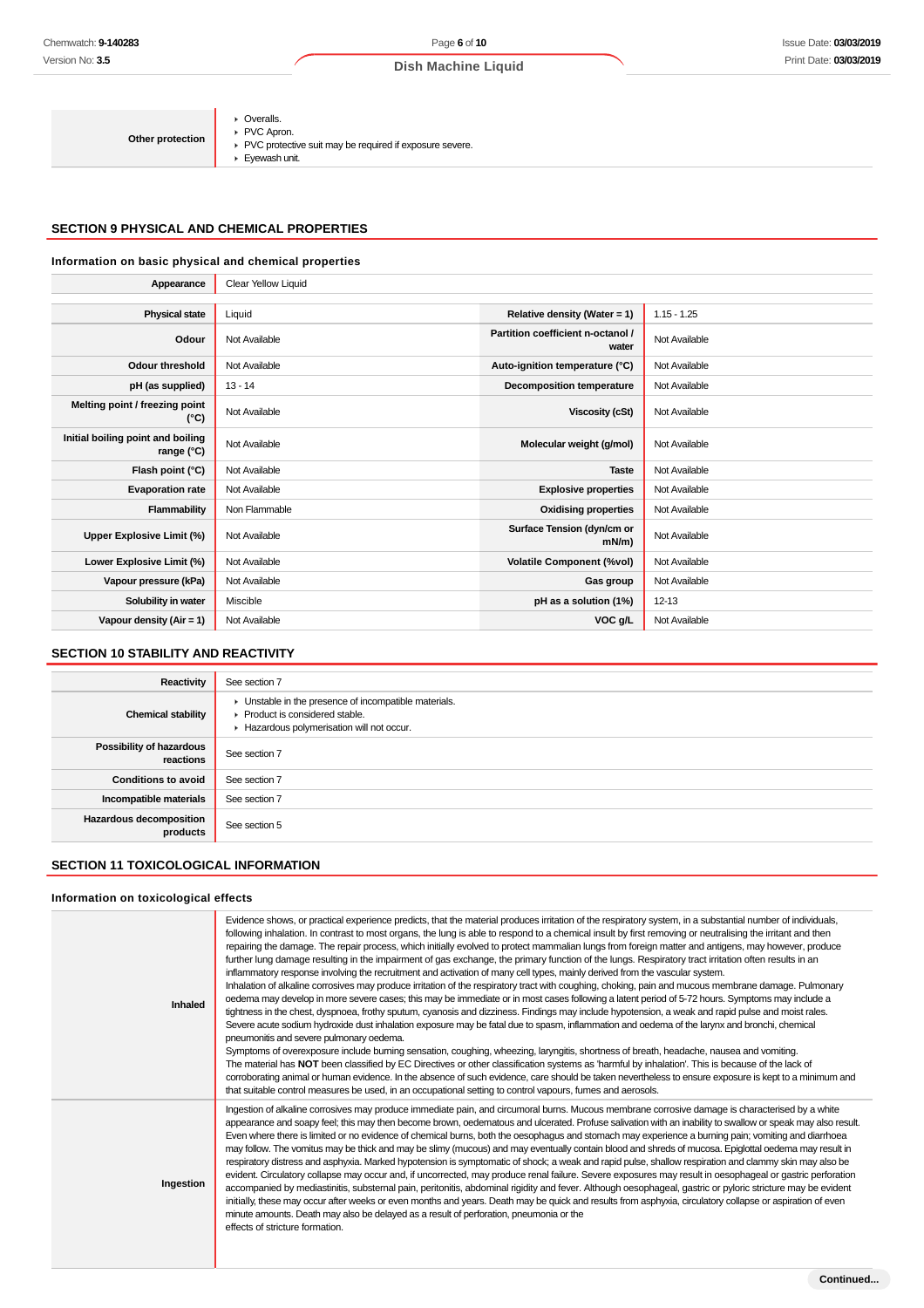|                            | Ingestion of sodium hydroxide may result in severe burns to the mouth, throat and stomach, pain, nausea and vomiting, swelling of the larynx and<br>subsequent suffocation, perforation of the gastro-intestinal tract.<br>A 1% aqueous solution (pH 13.4) of sodium hydroxide failed to cause gastric, oesophageal or other damage in rabbits.<br>The material has NOT been classified by EC Directives or other classification systems as 'harmful by ingestion'. This is because of the lack of<br>corroborating animal or human evidence. The material may still be damaging to the health of the individual, following ingestion, especially where<br>pre-existing organ (e.g liver, kidney) damage is evident. Present definitions of harmful or toxic substances are generally based on doses producing<br>mortality rather than those producing morbidity (disease, ill-health). Gastrointestinal tract discomfort may produce nausea and vomiting. In an occupational<br>setting however, ingestion of insignificant quantities is not thought to be cause for concern.                                                                                                                                                                                                                                                                     |                                                                                                                                                                                                                                                                                                                                                                                                                                                                                                                                                                                                                                                     |  |  |
|----------------------------|------------------------------------------------------------------------------------------------------------------------------------------------------------------------------------------------------------------------------------------------------------------------------------------------------------------------------------------------------------------------------------------------------------------------------------------------------------------------------------------------------------------------------------------------------------------------------------------------------------------------------------------------------------------------------------------------------------------------------------------------------------------------------------------------------------------------------------------------------------------------------------------------------------------------------------------------------------------------------------------------------------------------------------------------------------------------------------------------------------------------------------------------------------------------------------------------------------------------------------------------------------------------------------------------------------------------------------------------------|-----------------------------------------------------------------------------------------------------------------------------------------------------------------------------------------------------------------------------------------------------------------------------------------------------------------------------------------------------------------------------------------------------------------------------------------------------------------------------------------------------------------------------------------------------------------------------------------------------------------------------------------------------|--|--|
| <b>Skin Contact</b>        | The material can produce severe chemical burns following direct contact with the skin.<br>Skin contact is not thought to have harmful health effects (as classified under EC Directives); the material may still produce health damage following entry<br>through wounds, lesions or abrasions.<br>Sodium hydroxide burns are not immediately painful; onset of pain may be delayed minutes or hours; thus care should be taken to avoid contamination of<br>gloves and boots.<br>A 5% aqueous solution of sodium hydroxide applied to the skin of rabbits for 4 hours produced severe necrosis. Instillation of a 1% solution into the<br>conjunctival sac failed to produce ocular or conjunctival injury in rabbits provided the eye was promptly irrigated with copious amounts of water.<br>Skin contact with alkaline corrosives may produce severe pain and burns; brownish stains may develop. The corroded area may be soft, gelatinous and<br>necrotic; tissue destruction may be deep.<br>Open cuts, abraded or irritated skin should not be exposed to this material<br>Entry into the blood-stream through, for example, cuts, abrasions, puncture wounds or lesions, may produce systemic injury with harmful effects. Examine<br>the skin prior to the use of the material and ensure that any external damage is suitably protected. |                                                                                                                                                                                                                                                                                                                                                                                                                                                                                                                                                                                                                                                     |  |  |
| Eye                        | When applied to the eye(s) of animals, the material produces severe ocular lesions which are present twenty-four hours or more after instillation.<br>Direct contact with alkaline corrosives may produce pain and burns. Oedema, destruction of the epithelium, corneal opacification and iritis may occur. In<br>less severe cases these symptoms tend to resolve. In severe injuries the full extent of the damage may not be immediately apparent with late complications<br>comprising a persistent oedema, vascularisation and corneal scarring, permanent opacity, staphyloma, cataract, symblepharon and loss of sight.                                                                                                                                                                                                                                                                                                                                                                                                                                                                                                                                                                                                                                                                                                                      |                                                                                                                                                                                                                                                                                                                                                                                                                                                                                                                                                                                                                                                     |  |  |
| <b>Chronic</b>             | Repeated or prolonged exposure to corrosives may result in the erosion of teeth, inflammatory and ulcerative changes in the mouth and necrosis (rarely) of<br>the jaw. Bronchial irritation, with cough, and frequent attacks of bronchial pneumonia may ensue. Gastrointestinal disturbances may also occur. Chronic<br>exposures may result in dermatitis and/or conjunctivitis.<br>Long-term exposure to respiratory irritants may result in disease of the airways involving difficult breathing and related systemic problems.<br>Limited evidence suggests that repeated or long-term occupational exposure may produce cumulative health effects involving organs or biochemical<br>systems.                                                                                                                                                                                                                                                                                                                                                                                                                                                                                                                                                                                                                                                  |                                                                                                                                                                                                                                                                                                                                                                                                                                                                                                                                                                                                                                                     |  |  |
|                            |                                                                                                                                                                                                                                                                                                                                                                                                                                                                                                                                                                                                                                                                                                                                                                                                                                                                                                                                                                                                                                                                                                                                                                                                                                                                                                                                                      |                                                                                                                                                                                                                                                                                                                                                                                                                                                                                                                                                                                                                                                     |  |  |
|                            | <b>TOXICITY</b>                                                                                                                                                                                                                                                                                                                                                                                                                                                                                                                                                                                                                                                                                                                                                                                                                                                                                                                                                                                                                                                                                                                                                                                                                                                                                                                                      | <b>IRRITATION</b>                                                                                                                                                                                                                                                                                                                                                                                                                                                                                                                                                                                                                                   |  |  |
| Dish Machine Liquid        | Not Available                                                                                                                                                                                                                                                                                                                                                                                                                                                                                                                                                                                                                                                                                                                                                                                                                                                                                                                                                                                                                                                                                                                                                                                                                                                                                                                                        | Not Available                                                                                                                                                                                                                                                                                                                                                                                                                                                                                                                                                                                                                                       |  |  |
| sodium hydroxide           | <b>TOXICITY</b><br>Dermal (rabbit) LD50: 1350 mg/kg <sup>[2]</sup>                                                                                                                                                                                                                                                                                                                                                                                                                                                                                                                                                                                                                                                                                                                                                                                                                                                                                                                                                                                                                                                                                                                                                                                                                                                                                   | <b>IRRITATION</b><br>Eye (rabbit): 0.05 mg/24h SEVERE<br>Eye (rabbit):1 mg/24h SEVERE<br>Eye (rabbit):1 mg/30s rinsed-SEVERE                                                                                                                                                                                                                                                                                                                                                                                                                                                                                                                        |  |  |
|                            |                                                                                                                                                                                                                                                                                                                                                                                                                                                                                                                                                                                                                                                                                                                                                                                                                                                                                                                                                                                                                                                                                                                                                                                                                                                                                                                                                      | Skin (rabbit): 500 mg/24h SEVERE                                                                                                                                                                                                                                                                                                                                                                                                                                                                                                                                                                                                                    |  |  |
| Legend:                    | 1. Value obtained from Europe ECHA Registered Substances - Acute toxicity 2.* Value obtained from manufacturer's SDS. Unless otherwise specified<br>data extracted from RTECS - Register of Toxic Effect of chemical Substances                                                                                                                                                                                                                                                                                                                                                                                                                                                                                                                                                                                                                                                                                                                                                                                                                                                                                                                                                                                                                                                                                                                      |                                                                                                                                                                                                                                                                                                                                                                                                                                                                                                                                                                                                                                                     |  |  |
|                            |                                                                                                                                                                                                                                                                                                                                                                                                                                                                                                                                                                                                                                                                                                                                                                                                                                                                                                                                                                                                                                                                                                                                                                                                                                                                                                                                                      |                                                                                                                                                                                                                                                                                                                                                                                                                                                                                                                                                                                                                                                     |  |  |
| <b>Dish Machine Liquid</b> | reactive airways dysfunction syndrome (RADS) which can occur following exposure to high levels of highly irritating compound. Key criteria for the<br>within minutes to hours of a documented exposure to the irritant. A reversible airflow pattern, on spirometry, with the presence of moderate to severe<br>of and duration of exposure to the irritating substance. Industrial bronchitis, on the other hand, is a disorder that occurs as result of exposure due to high<br>concentrations of irritating substance (often particulate in nature) and is completely reversible after exposure ceases. The disorder is characterised by                                                                                                                                                                                                                                                                                                                                                                                                                                                                                                                                                                                                                                                                                                          | Asthma-like symptoms may continue for months or even years after exposure to the material ceases. This may be due to a non-allergenic condition known as<br>diagnosis of RADS include the absence of preceding respiratory disease, in a non-atopic individual, with abrupt onset of persistent asthma-like symptoms<br>bronchial hyperreactivity on methacholine challenge testing and the lack of minimal lymphocytic inflammation, without eosinophilia, have also been included<br>in the criteria for diagnosis of RADS. RADS (or asthma) following an irritating inhalation is an infrequent disorder with rates related to the concentration |  |  |
|                            | dyspnea, cough and mucus production.                                                                                                                                                                                                                                                                                                                                                                                                                                                                                                                                                                                                                                                                                                                                                                                                                                                                                                                                                                                                                                                                                                                                                                                                                                                                                                                 |                                                                                                                                                                                                                                                                                                                                                                                                                                                                                                                                                                                                                                                     |  |  |

| <b>Acute Toxicity</b>                       | $\boldsymbol{\mathsf{x}}$ | Carcinogenicity                 |                                                                                                    |
|---------------------------------------------|---------------------------|---------------------------------|----------------------------------------------------------------------------------------------------|
| <b>Skin Irritation/Corrosion</b>            | ╰                         | Reproductivity                  | ×                                                                                                  |
| <b>Serious Eye Damage/Irritation</b>        | $\checkmark$              | <b>STOT - Single Exposure</b>   | ×                                                                                                  |
| <b>Respiratory or Skin</b><br>sensitisation | ×                         | <b>STOT - Repeated Exposure</b> | ×                                                                                                  |
| <b>Mutagenicity</b>                         | $\boldsymbol{\mathsf{x}}$ | <b>Aspiration Hazard</b>        | $\boldsymbol{\mathsf{x}}$                                                                          |
|                                             |                           | Legend:                         | $\blacktriangleright$ - Data either not available or does not fill the criteria for classification |

 $\blacktriangleright$  – Data available to make classification

# **SECTION 12 ECOLOGICAL INFORMATION**

| <b>Toxicity</b>     |                                              |                           |                                                 |               |               |              |  |               |
|---------------------|----------------------------------------------|---------------------------|-------------------------------------------------|---------------|---------------|--------------|--|---------------|
| Dish Machine Liquid | <b>ENDPOINT</b><br><b>TEST DURATION (HR)</b> |                           | <b>SOURCE</b><br><b>VALUE</b><br><b>SPECIES</b> |               |               |              |  |               |
|                     | Not Available                                | Not Available             |                                                 | Not Available | Not Available |              |  | Not Available |
|                     |                                              |                           |                                                 |               |               |              |  |               |
| sodium hydroxide    | <b>ENDPOINT</b>                              | <b>TEST DURATION (HR)</b> | <b>SPECIES</b>                                  |               |               | <b>VALUE</b> |  | <b>SOURCE</b> |
|                     |                                              |                           |                                                 |               |               |              |  |               |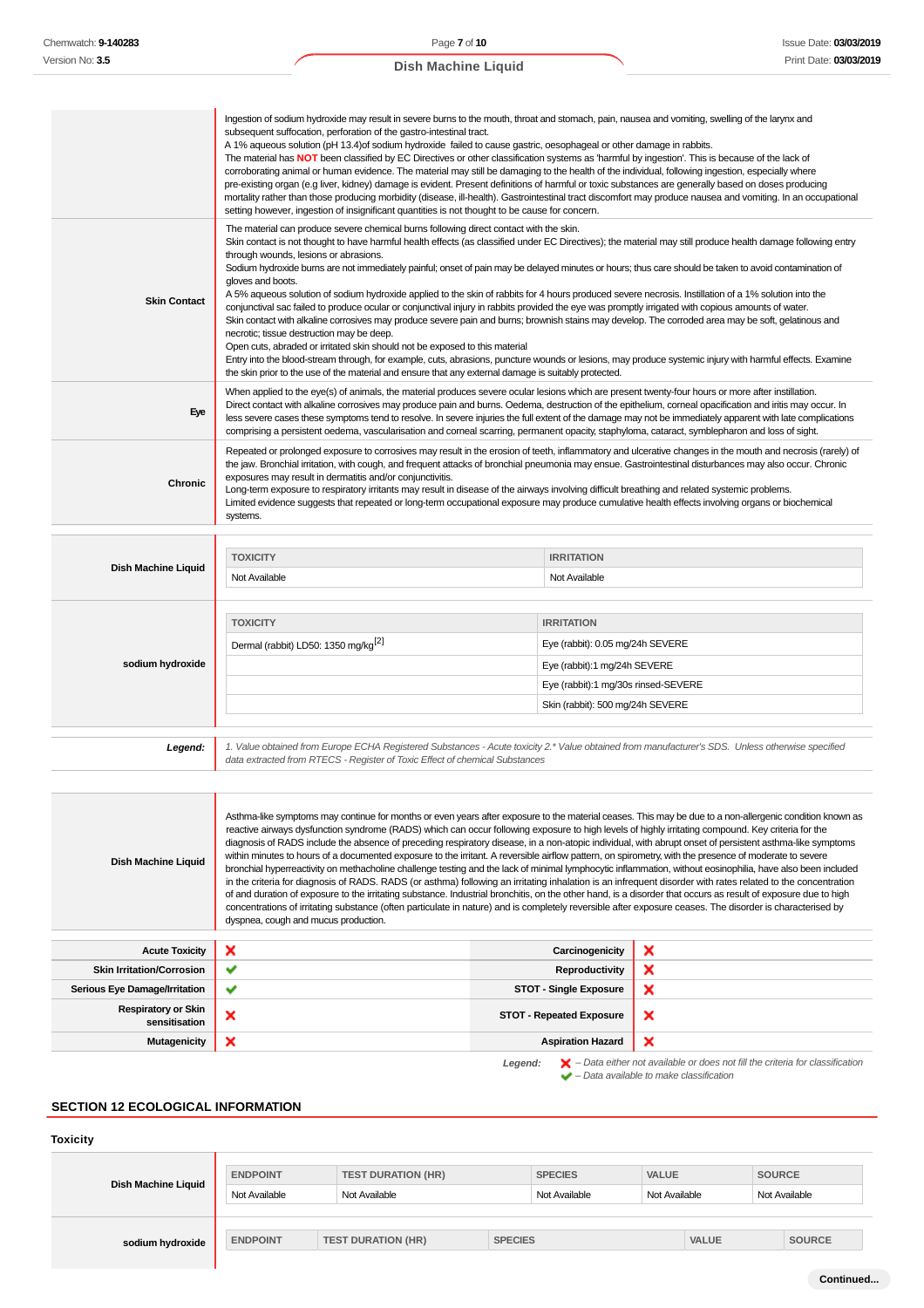| <b>LC50</b> | 96 | Fish                          | 125mg/L     |
|-------------|----|-------------------------------|-------------|
| EC50        | 48 | Crustacea                     | 40.4mg/L    |
| <b>EC50</b> | 96 | Algae or other aquatic plants | 3180000mg/L |
| <b>NOEC</b> | 96 | Fish                          | 56mg/L      |

**Legend:** Extracted from 1. IUCLID Toxicity Data 2. Europe ECHA Registered Substances - Ecotoxicological Information - Aquatic Toxicity 3. EPIWIN Suite V3.12 (QSAR) - Aquatic Toxicity Data (Estimated) 4. US EPA, Ecotox database - Aquatic Toxicity Data 5. ECETOC Aquatic Hazard Assessment Data 6. NITE (Japan) - Bioconcentration Data 7. METI (Japan) - Bioconcentration Data 8. Vendor Data

Prevent, by any means available, spillage from entering drains or water courses. **DO NOT** discharge into sewer or waterways.

## **Persistence and degradability**

| Ingredient       | sistence: Water/Soil | Persistence: Air |
|------------------|----------------------|------------------|
| sodium hydroxide | LOW                  | <b>LOW</b>       |

## **Bioaccumulative potential**

| Ingredient       | <b>Bioaccumulation</b>    |
|------------------|---------------------------|
| sodium hydroxide | LOW (LogKOW = $-3.8796$ ) |
|                  |                           |

## **Mobility in soil**

| Ingredient       | <b>Mobility</b>                             |
|------------------|---------------------------------------------|
| sodium hydroxide | (14.3)<br>OW (KOC<br>∽<br>$\cdot$ - $\cdot$ |

## **SECTION 13 DISPOSAL CONSIDERATIONS**

## **Waste treatment methods**

| Product / Packaging disposal | Recycle wherever possible.<br>Consult manufacturer for recycling options or consult local or regional waste management authority for disposal if no suitable treatment or disposal<br>facility can be identified.<br>Treat and neutralise at an approved treatment plant.<br>Treatment should involve: Neutralisation with suitable dilute acid followed by: burial in a land-fill specifically licensed to accept chemical and / or<br>pharmaceutical wastes or Incineration in a licensed apparatus (after admixture with suitable combustible material).<br>Decontaminate empty containers. Observe all label safequards until containers are cleaned and destroyed. |
|------------------------------|-------------------------------------------------------------------------------------------------------------------------------------------------------------------------------------------------------------------------------------------------------------------------------------------------------------------------------------------------------------------------------------------------------------------------------------------------------------------------------------------------------------------------------------------------------------------------------------------------------------------------------------------------------------------------|
|------------------------------|-------------------------------------------------------------------------------------------------------------------------------------------------------------------------------------------------------------------------------------------------------------------------------------------------------------------------------------------------------------------------------------------------------------------------------------------------------------------------------------------------------------------------------------------------------------------------------------------------------------------------------------------------------------------------|

## **SECTION 14 TRANSPORT INFORMATION**

## **Labels Required**

| Marine Pollutant | NO<br>Not Applicable |
|------------------|----------------------|
| <b>HAZCHEM</b>   | 2X                   |

## **Land transport (ADG)**

| <b>UN number</b>             | 3266                                                                   |
|------------------------------|------------------------------------------------------------------------|
| UN proper shipping name      | CORROSIVE LIQUID, BASIC, INORGANIC, N.O.S. (contains sodium hydroxide) |
| Transport hazard class(es)   | Class<br>8<br>Subrisk<br>Not Applicable                                |
| Packing group                |                                                                        |
| <b>Environmental hazard</b>  | Not Applicable                                                         |
| Special precautions for user | Special provisions<br>274<br>Limited quantity<br>1 <sub>L</sub>        |

# **Air transport (ICAO-IATA / DGR)**

| UN number                  | 3266                                                                     |
|----------------------------|--------------------------------------------------------------------------|
| UN proper shipping name    | Corrosive liquid, basic, inorganic, n.o.s. * (contains sodium hydroxide) |
| Transport hazard class(es) | <b>ICAO/IATA Class</b><br>$^{\circ}$ 8                                   |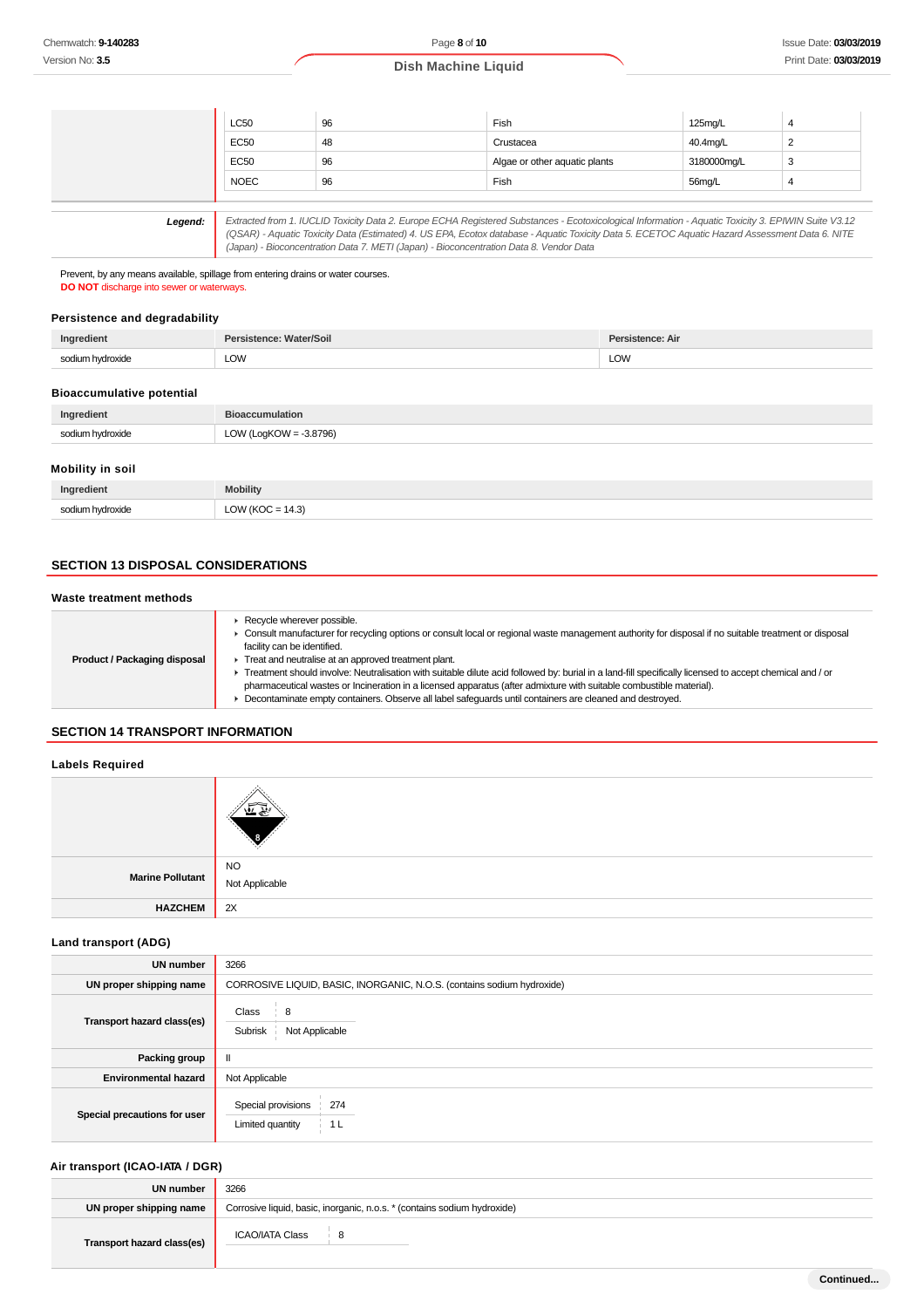|                              | ICAO / IATA Subrisk<br>Not Applicable                     |         |
|------------------------------|-----------------------------------------------------------|---------|
|                              | ∣ 8L<br><b>ERG Code</b>                                   |         |
| Packing group                |                                                           |         |
| <b>Environmental hazard</b>  | Not Applicable                                            |         |
| Special precautions for user | Special provisions                                        | A3 A803 |
|                              | Cargo Only Packing Instructions                           | 855     |
|                              | Cargo Only Maximum Qty / Pack                             | 30L     |
|                              | Passenger and Cargo Packing Instructions                  | 851     |
|                              | Passenger and Cargo Maximum Qty / Pack                    | 1 L     |
|                              | Passenger and Cargo Limited Quantity Packing Instructions | Y840    |
|                              | Passenger and Cargo Limited Maximum Qty / Pack            | 0.5L    |

# **Sea transport (IMDG-Code / GGVSee)**

| <b>UN number</b>             | 3266                                                                                              |
|------------------------------|---------------------------------------------------------------------------------------------------|
| UN proper shipping name      | CORROSIVE LIQUID, BASIC, INORGANIC, N.O.S. (contains sodium hydroxide)                            |
| Transport hazard class(es)   | <b>IMDG Class</b><br>8<br>Not Applicable<br><b>IMDG Subrisk</b>                                   |
| Packing group                | Ш                                                                                                 |
| <b>Environmental hazard</b>  | Not Applicable                                                                                    |
| Special precautions for user | <b>EMS Number</b><br>$F-A$ , S-B<br>Special provisions<br>274<br><b>Limited Quantities</b><br>1 L |

**Transport in bulk according to Annex II of MARPOL and the IBC code** Not Applicable

## **SECTION 15 REGULATORY INFORMATION**

## **Safety, health and environmental regulations / legislation specific for the substance or mixture**

# **SODIUM HYDROXIDE(1310-73-2) IS FOUND ON THE FOLLOWING REGULATORY LISTS**

| Australia Dangerous Goods Code (ADG Code) - Dangerous Goods List                                             | Australia Standard for the Uniform Scheduling of Medicines and Poisons (SUSMP) - Schedule             |
|--------------------------------------------------------------------------------------------------------------|-------------------------------------------------------------------------------------------------------|
| Australia Dangerous Goods Code (ADG Code) - List of Emergency Action Codes                                   |                                                                                                       |
| Australia Exposure Standards                                                                                 | GESAMP/EHS Composite List - GESAMP Hazard Profiles                                                    |
| Australia Hazardous Chemical Information System (HCIS) - Hazardous Chemicals                                 | IMO IBC Code Chapter 17: Summary of minimum requirements                                              |
| Australia Inventory of Chemical Substances (AICS)                                                            | IMO Provisional Categorization of Liquid Substances - List 3: (Trade-named) mixtures                  |
| Australia Standard for the Uniform Scheduling of Medicines and Poisons (SUSMP) - Appendix<br>$E$ (Part 2)    | containing at least 99% by weight of components already assessed by IMO, presenting safety<br>hazards |
| Australia Standard for the Uniform Scheduling of Medicines and Poisons (SUSMP) - Appendix                    | International Air Transport Association (IATA) Dangerous Goods Regulations                            |
| $F$ (Part 3)                                                                                                 | International Maritime Dangerous Goods Requirements (IMDG Code)                                       |
| Australia Standard for the Uniform Scheduling of Medicines and Poisons (SUSMP) - Schedule<br>10 / Appendix C | United Nations Recommendations on the Transport of Dangerous Goods Model Regulations<br>(Chinese)     |
| Australia Standard for the Uniform Scheduling of Medicines and Poisons (SUSMP) - Schedule<br>5               | United Nations Recommendations on the Transport of Dangerous Goods Model Regulations<br>(English)     |

United Nations Recommendations on the Transport of Dangerous Goods Model Regulations (Spanish)

## **National Inventory Status**

| <b>National Inventory</b>     | <b>Status</b>                                                                                                                                                                                 |
|-------------------------------|-----------------------------------------------------------------------------------------------------------------------------------------------------------------------------------------------|
| Australia - AICS              | Yes                                                                                                                                                                                           |
| Canada - DSL                  | Yes                                                                                                                                                                                           |
| Canada - NDSL                 | No (sodium hydroxide)                                                                                                                                                                         |
| China - IECSC                 | Yes                                                                                                                                                                                           |
| Europe - EINEC / ELINCS / NLP | Yes                                                                                                                                                                                           |
| Japan - ENCS                  | Yes                                                                                                                                                                                           |
| Korea - KECI                  | Yes                                                                                                                                                                                           |
| New Zealand - NZIoC           | Yes                                                                                                                                                                                           |
| Philippines - PICCS           | Yes                                                                                                                                                                                           |
| USA - TSCA                    | Yes                                                                                                                                                                                           |
| Legend:                       | $Yes = All ingredients are on the inventory$<br>No = Not determined or one or more ingredients are not on the inventory and are not exempt from listing(see specific ingredients in brackets) |

## **SECTION 16 OTHER INFORMATION**